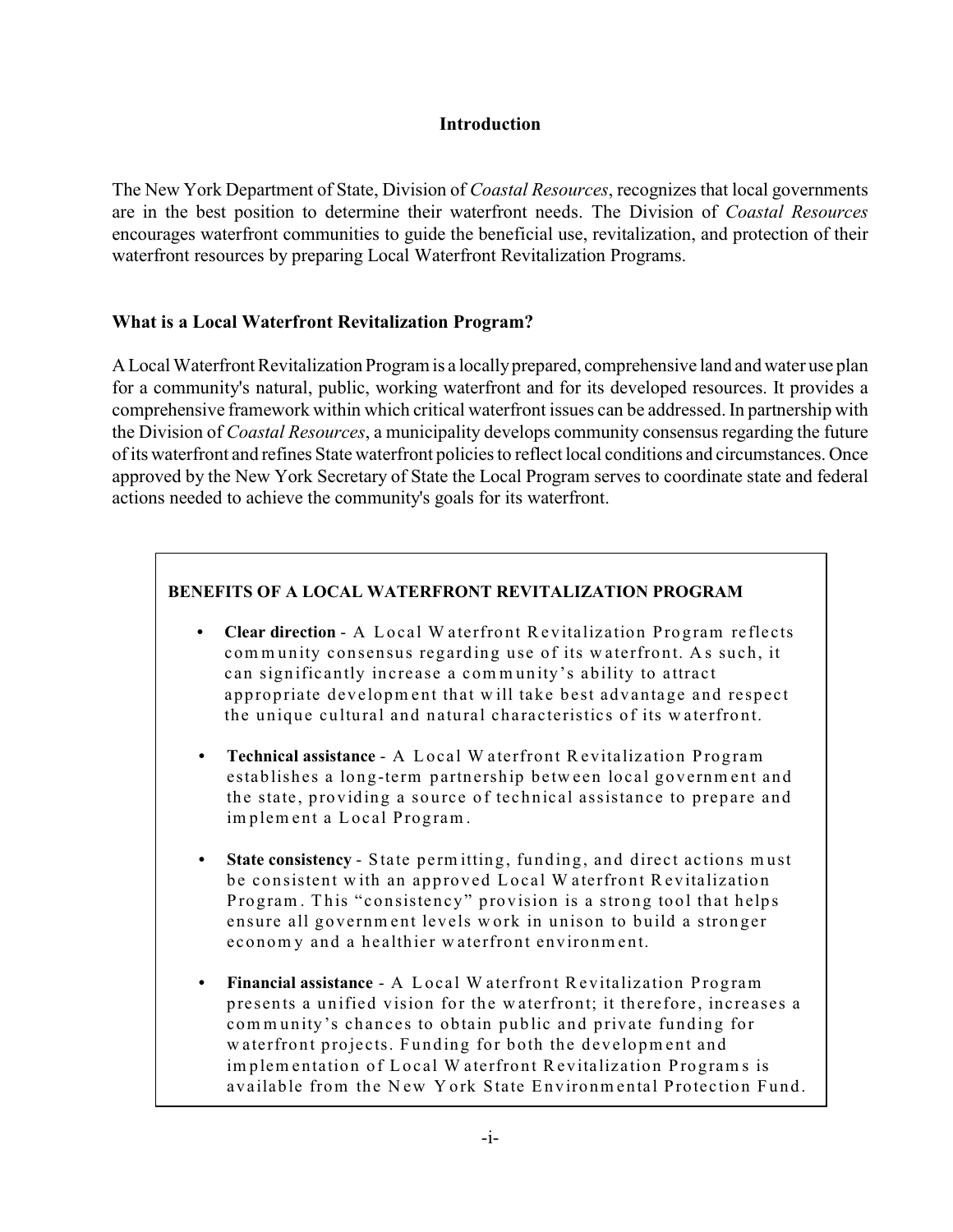## **The Town of Essex Local Program**

The *Town of Essex Local Waterfront Revitalization Program* (LWRP) is the Town's principal waterfront management tool. As proposed here, it establishes the Town's policies for development and use of the waterfront and provides the framework for evaluating the consistency of all discretionary actions in the waterfront zone with those policies. The guiding principle of the LWRP is to maximize the benefits derived from economic development, environmental preservation, and public use of the waterfront, while minimizing the conflicts among these objectives. Through the direct actions of the Town, State assistance, and individual project review, the LWRP aims to promote activities appropriate to various waterfront locations. The program is designed to coordinate activities and decisions affecting the shoreline when there are overlapping jurisdictions or multiple discretionary actions. When a proposed project is located within the shoreline zone and requires a local or state discretionary action, a determination of the project's consistency with the policies and purposes of the LWRP must be made before the project can move forward.

The *Town of Essex Local Waterfront Revitalization Program* was adopted as a local plan. It incorporates the major state policies, and delineates a shoreline zone to which the policies will apply. Pursuant to state regulations, the LWRP was approved by New York State. As a result of this approval, state discretionary actions within the Town's waterfront zone must be consistent to the maximum extent practicable with the LWRP and the Town must be given the opportunity to comment on all state projects within its waterfront zone.

Under the LWRP, local discretionary actions, including those subject to the Town's land use review, and environmental (SEQR) procedures, are reviewed for consistency with the LWRP policies. LWRP review of local actions is coordinated with existing regulatory processes and in most instances occurs concurrently. Forlocal actions requiring approval by the Town Planning Board, the Planning Board makes the consistency determination. The full process for assuring that government actions are consistent with the Town's plan is described later.

#### **New York State Waterfront Revitalization Program**

Consistency with local waterfront policies is a key requirement of the waterfront revitalization program established in New York State's *Waterfront Revitalization of Coastal Areas and Inland Waterways Act* of 1981. The New York State Department of State administers the state's waterfront program and is responsible for advising State agencies whether their actions are consistent with the waterfront policies. For actions undertaken by State agencies, including permitting, funding assistance, land transactions and development projects, the State agency with jurisdiction makes the consistency determination, which is filed with the Department of State. If there is any disagreement between a State agency and the Town regarding the consistency of an activity, either the Town or the State agency may seek the mediation of the Secretary of State.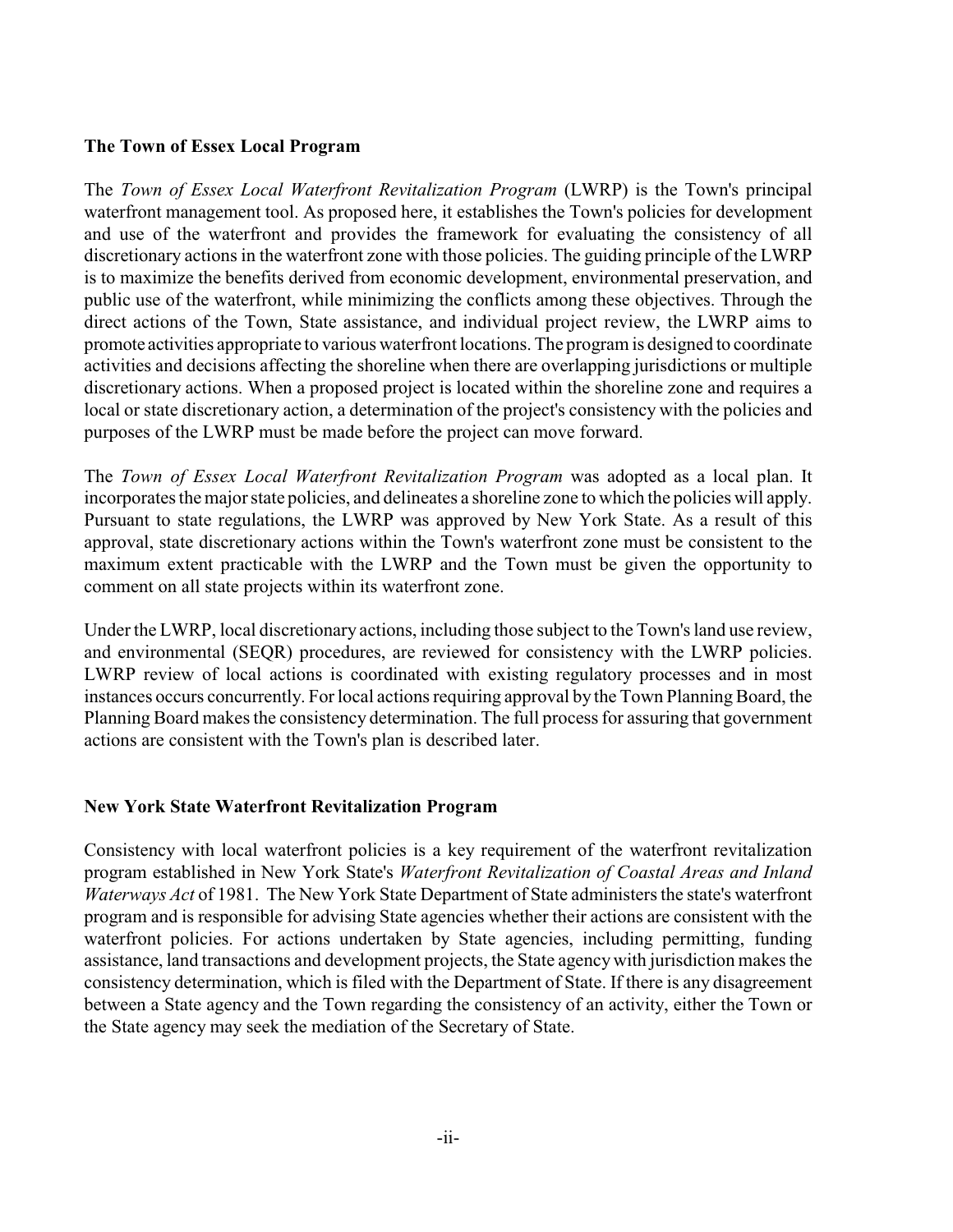## **Related Regulations**

The New York State Department of Environmental Conservation (DEC) is responsible for management and protection of natural resources and environmental quality. The DEC regulates activities that may have an effect on water quality. Activities such as draining, filling or building structures within a waterway may be undertaken only if DEC has granted a permit. In granting a permit, the DEC is empowered to place conditions and restrictions on an activity which can include mitigation measures.

The Army Corps of Engineers (ACOE) is responsible for the protection and management of the nation's waterways and wetlands. Like the DEC, ACOE is empowered to review and issue permits for activities occurring in navigable waters and in tidal or freshwater wetlands that meet the national designation criteria. These activities include dredging, filling, bulkheading, and placement of structures in the water. A central mandate of the ACOE is to maintain navigable channels and the general functioning of the waterways of commerce. In reviewing projects, the ACOE consults with other federal agencies including the U.S Fish and Wildlife Service, the Coast Guard and the Environmental Protection Agency.

The Adirondack Park Agency (APA) provides for the protection of the quality of the lakes, ponds, rivers, wetlands, and streams of the Park and the qualities of their shorelines. Regulations under the APA Act provide for the review of any project that involves any shoreline within the Park.

Much of the development occurring in or near New York's waterways requires permits from the DEC, APA, and the ACOE. To receive permits from the State agencies, a proposed project must be consistent with the Town's LWRP. Because of their differing mandates and missions, all the agencies involved in waterfront issues may have varying permitting requirements. The Division of *Coastal Resources* will also assist the Town in obtaining the cooperation of the ACOE and other federal agencies in achieving the policies of the LWRP. As part of its coordination role, the LWRP consistency review can help to resolve these conflicts and to ensure that the Town's policies and plans are considered by all permitting agencies.

# **Planning Context for the LWRP**

The LWRP builds on, and is a direct outcome of, numerous waterfront planning efforts. These plans and studies have led to a more complete understanding of the Town's waterfront, calling attention to the need for a LWRP that reflects the different conditions, issues and priorities along the waterfront.

The *Town Comprehensive Plan* (the Plan) expresses the Town's long-range goals for the 21st century and beyond. The plan assesses local conditions and proposes short and long-term strategies to guide land use change, planning and coordination. The waterfront vision expressed by the Plan was incorporated into the policies of this LWRP and in the *Shoreline Overlay District Regulations* included in the Town's revised Zoning Law adopted in June 2003 (Appendix A).